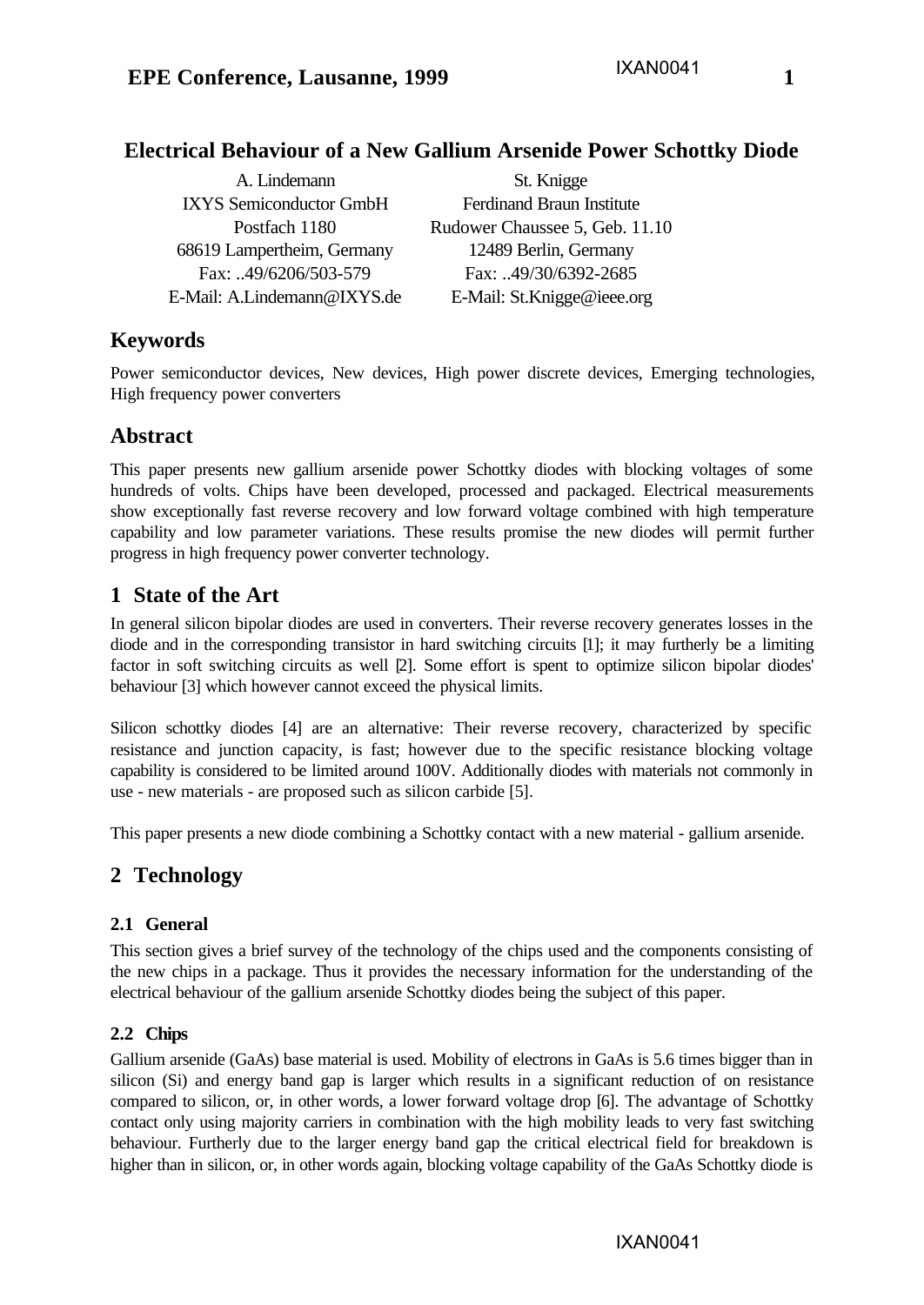## **EPE Conference, Lausanne, 1999 2**

In order to profit by these outstanding material properties of GaAs a four mask level GaAs power Schottky diode process was developed. It is based on commercially available n<sup>+</sup>-GaAs substrates and metalorganic vapour phase epitaxy (MOVPE) grown epitaxial layers of about 10µm thickness. In addition to this quite high thickness for MOVPE technique reproducible control of n-doping level of  $10^{14}$  $10^{16}$  cm<sup>-3</sup> depending on the desired blocking capability of the diodes had to be mastered. Using a multiwafer planetary reactor (up to 5 x 4" load per run) as well as a fully automated wafer track for resist coating and spray development, a lift off processor and projection lithography by an i-line wafer stepper (suitable for 2", 3" and 4" wafers) in processing, the chip fabrication is done on a 3" line at the present. These modern processing tools are giving the opportunity to scale up easily to a 4" line.

An important aim during the process development was that the GaAs Schottky diodes can be handled in soldering and bonding like present Si devices. Furthermore they had to be capable to be integrated together with silicon based devices into power electronic modules. Hence, a thick nickel layer covers the ohmic backside contact of the devices and the Schottky contact on the front side is coated with a 2µm aluminium layer.

### **2.3 Packaging**

Different types of components contain diode chips of this family: Different chip sizes with the respective current capability, different blocking voltages and pinouts are available; all components are TO220 packaged - see Table I. It is intended to extend the current and voltage range in the course of time.

| type               | pinout                       | rated voltage | rated current                                 |
|--------------------|------------------------------|---------------|-----------------------------------------------|
|                    |                              | $U_R$         | $I_F$ DC at T <sub>C</sub> =95 <sup>o</sup> C |
| <b>DGS10-018A</b>  | single diode                 | 180V          | 10A                                           |
| <b>DGS10-025A</b>  | single diode                 | 250V          | 10A                                           |
| <b>DGSK20-018A</b> | double diode, common cathode | 180V          | 10A per diode                                 |
| <b>DGSK20-025A</b> | double diode, common cathode | 250V          | 10A per diode                                 |
| <b>DGS20-018A</b>  | single diode                 | 180V          | 20A                                           |
| DGS20-025A         | single diode                 | 250V          | 20A                                           |
| <b>DGSK40-018A</b> | double diode, common cathode | 180V          | 20A per diode                                 |
| <b>DGSK40-025A</b> | double diode, common cathode | 250V          | 20A per diode                                 |

**Table I: types of components containing the gallium arsenide diode chips**

## **3 Electrical Measurements**

### **3.1 General**

This section shows results of electrical measurements obtained with the components as briefly described in section 2: Static and dynamic measurements taken with DGSK40-018A - see Table I - are documented. They can be considered to be representative for the new family of gallium arsenide Schottky diodes being based on the same technology. To gain information being relevant for applications most measurements have been taken under typical operating conditions; in addition, some investigations have been carried out under extreme conditions, which exceed the ratings of the gallium arsenide components by far, to show further capabilities and limits normally not accessible.

Additionally the characteristic data of the gallium arsenide diodes are complemented with values of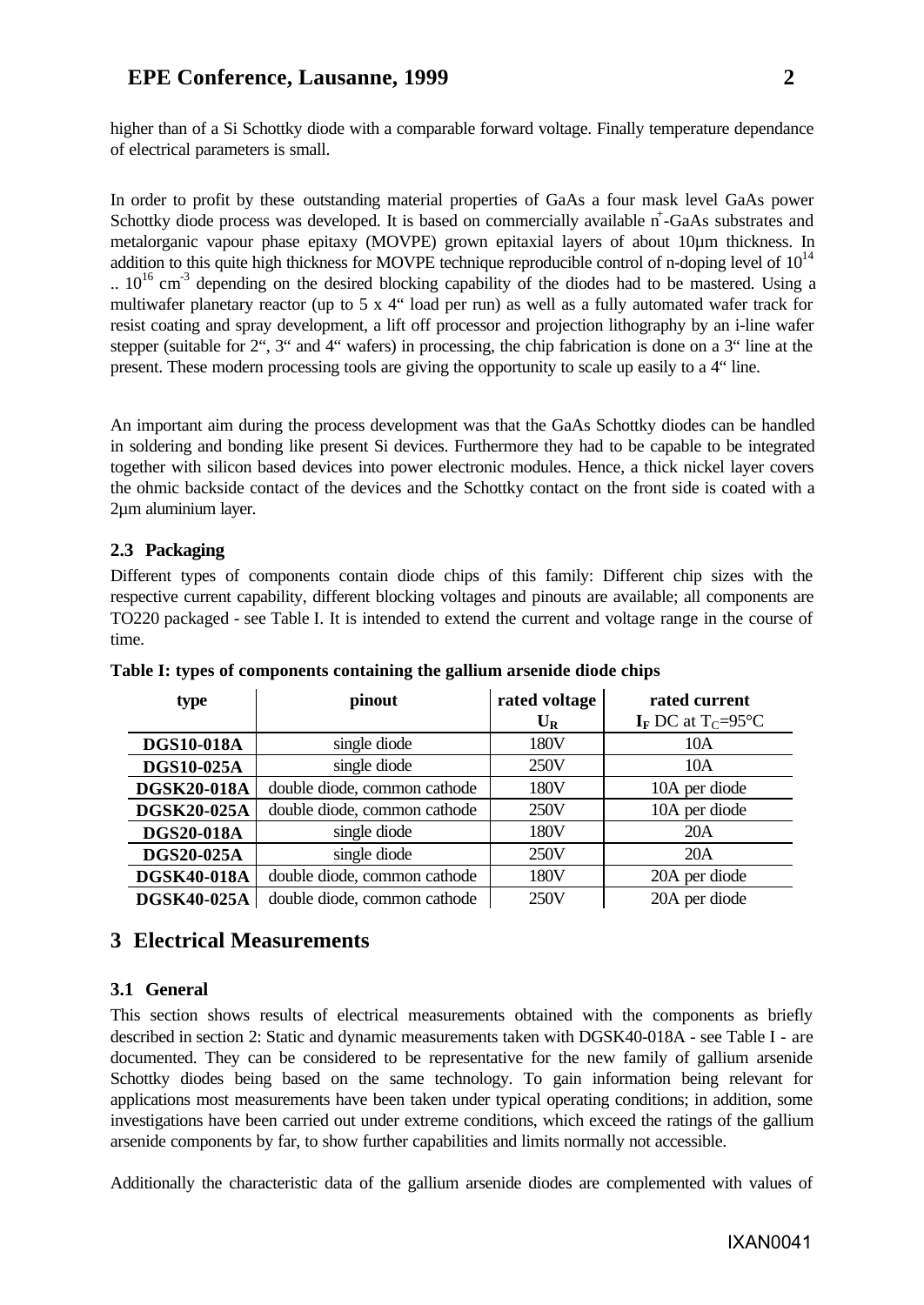### **EPE Conference, Lausanne, 1999 3**

silicon diodes with a comparable chip size and blocking voltage also produced by IXYS; they have been evaluated in the same experimental setup. These indications are intended to permit to compare the behaviour of the well known and the new technologies.

#### **3.2 Static Characteristics**

Static characteristics refer to the states of conduction and blocking.

For the state of conduction forward voltage at room and elevated temperature are plotted in Figure 1. Taking into account the fact that this device will preferably be used in high frequency applications due to its superior dynamic behaviour - see section 3.3 - two conclusions can be drawn: First, forward voltage in the interesting range of operating currents is low; second, due to the fact that temperature coefficient of forward voltage turns positive for currents above some less than 10A, a parallel connection of these devices will automatically symmetrize.



Figure 1: typ. forward current versus voltage drop; horizontal:  $U_F/V$ ; vertical:  $I_F/A$ , at 25°C (dots), 125°C (lines)

In addition to the curves in Figure 1, Table II gives a value of forward voltage; as mentioned, for comparison forward voltages of a type of Schottky and bipolar silicon diode are indicated: The advantage of the Schottky diodes having a significantly lower forward voltage than the bipolar diode can be clearly seen. Comparing the values for the Si and the GaAs Schottky diodes the lower blocking voltage of the Si type, which is favorable for a low forward voltage, should be taken into account; in the following, further distinguishing features will be mentioned.

#### **Table II: typical forward voltage**

| type                    | $\mathbf{U}_F/\mathbf{V}$ at I <sub>F</sub> =8A, T <sub>J</sub> =25°C |
|-------------------------|-----------------------------------------------------------------------|
| <b>DGSK40-018A</b>      | 0.82                                                                  |
| Si Schottky $130V$ 0.68 |                                                                       |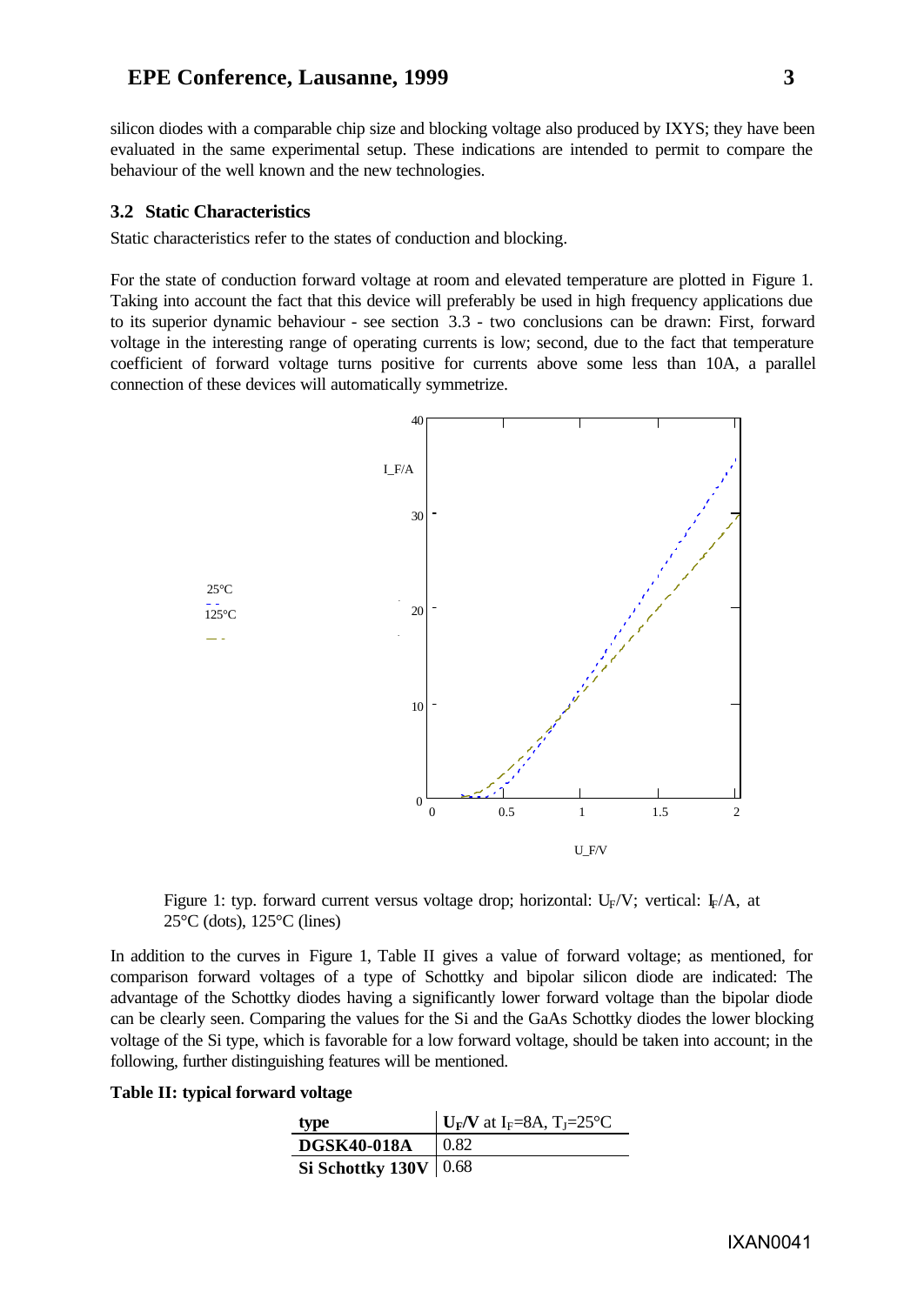#### **bipolar Si 200V** 1.1

With respect to blocking behaviour, also belonging to static characteristics as mentioned above, typical diode characteristics can be stated: Leakage current is specified to be maximum 2mA up to the breakdown voltage, while it increases significantly above breakdown voltage - see also Table I. As an experiment a component has been heated up up to  $T_1=275^{\circ}$ C which exceeds the specified temperature range of  $T<sub>1</sub>< 150^{\circ}$ C by far; such chip temperatures of course should not occur during operation, which is partially caused by constraints of standard packaging, however results on blocking characteristics of the chip at high temperatures could be obtained: Particularly in the upper temperature range an exponential increase of reverse current through the diode becomes evident as can be expected by semiconductor physics.

#### **3.3 Dynamic Characteristics**

The dynamic measurements have been taken with a low inductive experimental setup with special regard to an accurate current probing. Its schematic - a hard commutated chopper circuit - is shown in Figure 2.

The turn off waveforms of forward current  $I_F$  and reverse voltage  $U_{KA}$  are plotted in Figure 3 for cold and in Figure 4 for hot switching respectively. The data that can be gained out of the waveforms are listed in Table III; please note the gallium arsenide Schottky diode's high switching speed and low reverse recovery current peak, caused by junction capacity. Again, such as in Table II, the indicated data are complemented by values measured in the same experimental setup for comparable chips of other technologies. Comparing them, several conclusions can be drawn: The GaAs diode shows the smallest reverse recovery current peak with a rather soft turn off. As could be expected the Schottky diodes have a shorter reverse recovery current peak with less amplitude compared to the bipolar version. Contrary to both types of Si diodes the GaAs diode additionally shows a switching characteristic which is independent from temperature. To check possible limits of this temperature invariance the high temperature investigation as described in section 3.2 has been extended to switching behaviour: Rising chip temperature up to  $T_1=275^{\circ}\text{C}$  mainly results in a higher static leakage current after the reverse recovery of the diode, however the switching waveforms themselves only show a slight prolongation of reverse recovery at the highest temperatures; thus switching is hardly influenced by temperature.

It can be concluded the dynamic behaviour of the gallium arsenide Schottky diodes also meets the physical expectations as expressed in section 2.2.



Figure 2: schematic of the experimental setup

#### **Table III: typical dynamic behaviour**

| type | $t_{rr}/ns$ | $I_{RM}/A$ | $t_{rr}/ns$ | $I_{RM}/A$ |
|------|-------------|------------|-------------|------------|
|      |             |            |             |            |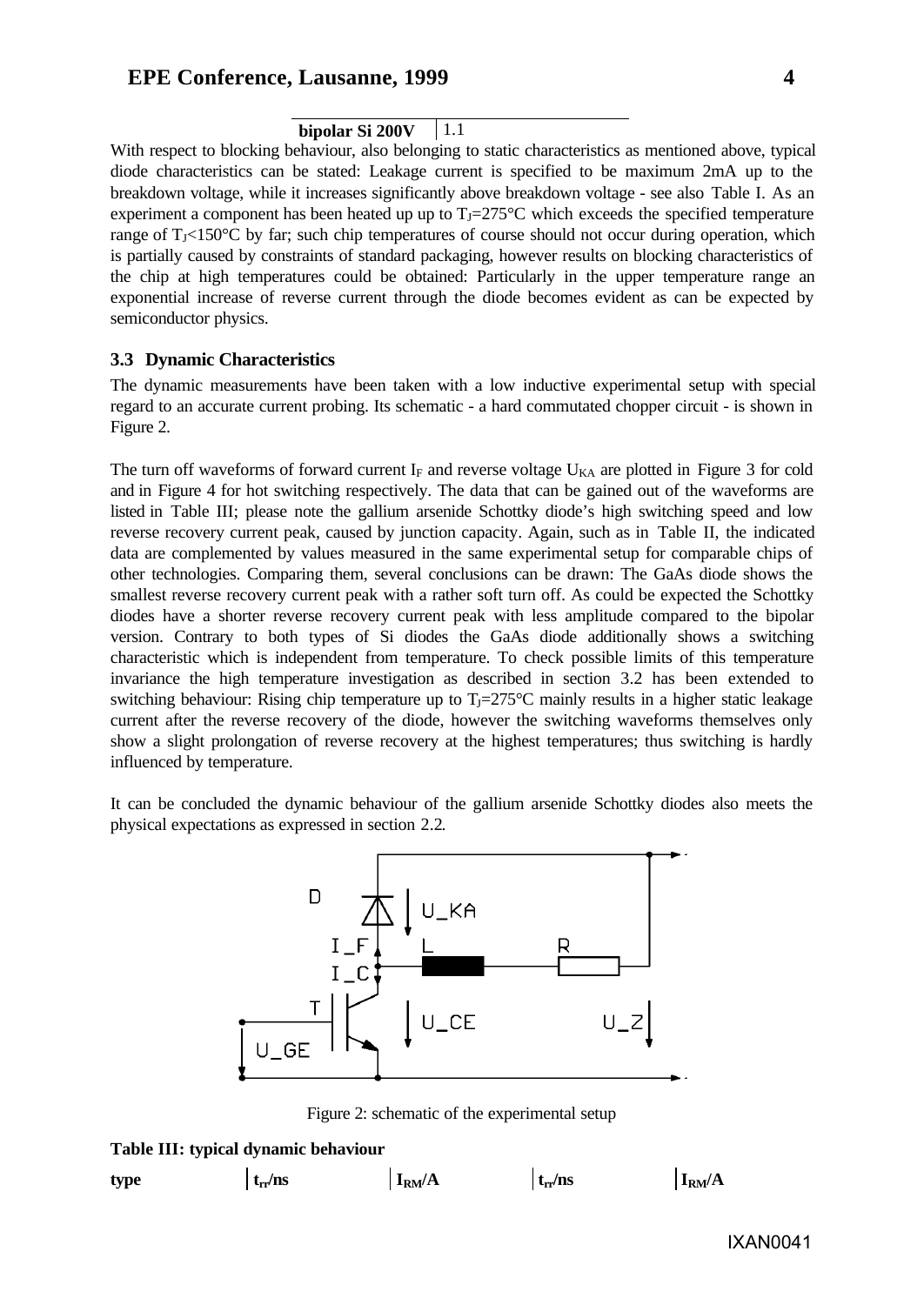|                                   | at $T_J = 25^{\circ}C$ |                                                                                |         |  | at T <sub>J</sub> =125 $^{\circ}$ C |  |  |                  |  |
|-----------------------------------|------------------------|--------------------------------------------------------------------------------|---------|--|-------------------------------------|--|--|------------------|--|
|                                   |                        | at I <sub>F</sub> =2A, di <sub>F</sub> /dt=200A/ $\mu$ s, U <sub>Z</sub> =100V |         |  |                                     |  |  |                  |  |
| <b>DGSK40-018A</b>                | 1.8<br>14              |                                                                                |         |  | 14<br>14                            |  |  | 1.8<br>1.9       |  |
| Si Schottky 130V                  | 2.2<br>20              |                                                                                |         |  |                                     |  |  |                  |  |
| bipolar Si 200V                   | 15                     |                                                                                | $2.2\,$ |  | $26\,$                              |  |  | $3.2\,$          |  |
|                                   |                        |                                                                                |         |  |                                     |  |  |                  |  |
|                                   |                        |                                                                                |         |  |                                     |  |  |                  |  |
|                                   |                        |                                                                                |         |  |                                     |  |  |                  |  |
|                                   |                        |                                                                                |         |  |                                     |  |  |                  |  |
|                                   |                        |                                                                                |         |  |                                     |  |  |                  |  |
|                                   |                        |                                                                                |         |  |                                     |  |  |                  |  |
|                                   |                        |                                                                                |         |  |                                     |  |  |                  |  |
|                                   |                        |                                                                                |         |  |                                     |  |  |                  |  |
|                                   |                        |                                                                                |         |  |                                     |  |  |                  |  |
|                                   |                        |                                                                                |         |  |                                     |  |  |                  |  |
|                                   |                        |                                                                                |         |  |                                     |  |  |                  |  |
|                                   |                        |                                                                                |         |  |                                     |  |  |                  |  |
|                                   |                        |                                                                                |         |  |                                     |  |  |                  |  |
|                                   |                        |                                                                                |         |  |                                     |  |  |                  |  |
|                                   |                        |                                                                                |         |  |                                     |  |  |                  |  |
| $C$ 20 ns 2.00 $V$ $B$ 20 ns 50 V |                        |                                                                                |         |  |                                     |  |  | $\Box$<br>NORMAL |  |

Figure 3: turn off waveform of DGSK40-018A at T<sub>J</sub>=25°C: horizontal: time t, 20ns/div; vertical: diode current I<sub>F</sub>, 2A/div and diode voltage  $U_{KA}$ , 50V/div



Figure 4: turn off waveform of DGSK40-018A at T<sub>J</sub>=125°C: horizontal: time t, 20ns/div; vertical: diode current I<sub>F</sub>, 2A/div and diode voltage  $U_{KA}$ , 50V/div